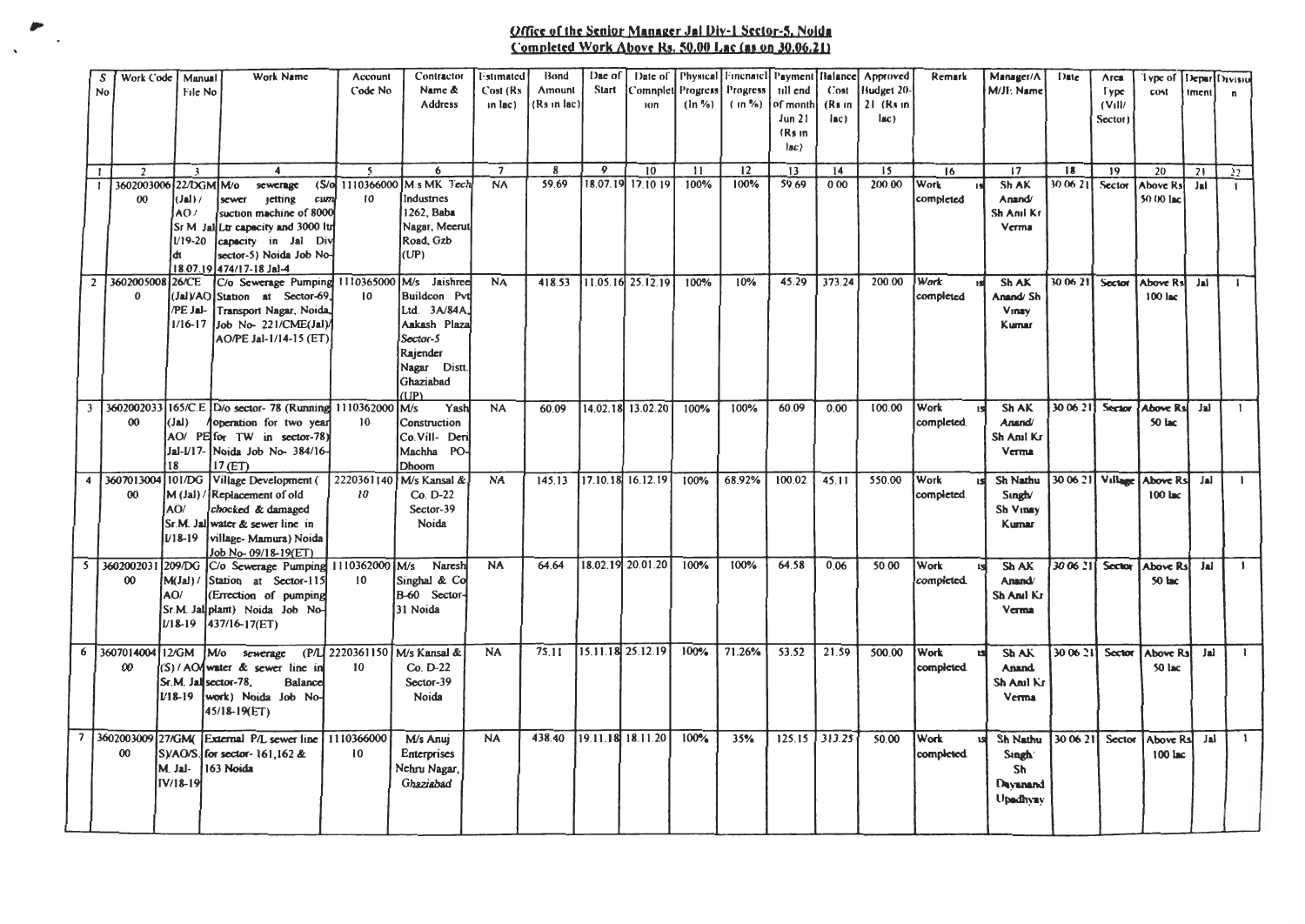| No               | Work Code J Manual<br>$\mathcal{P}$ | File No                                                    | Work Name                                                                                                                                                                                                   | Account<br>Code No<br>$\overline{\mathbf{S}}$ | <b>Contractor</b><br>Name &<br>Address<br>6                                                                      | Estimated<br>Cost (Rs<br>in lac)<br>$\overline{7}$ | <b>Bond</b><br>Amount<br>(Rs in lac)<br>8 | Dac of<br>Start<br>9 | Comnplet<br>ion<br>10                    | Progress<br>$(\ln \frac{6}{6})$<br>$\mathbf{11}$ | Progress<br>$(n\%$ | Date of Physical Finenaicl Payment Balance<br>till end<br>of month<br>Jun 21<br>(Rs in<br>lac) | Cost<br>(Rs <sub>1n</sub> )<br>lac) | Approved<br>Budget 20<br>$21$ (Rs in<br>lac) | Remark             | Manager/A<br>M/JE Name                           | Date           | Area<br>Type<br>(ViU)<br>Sector) | Type of Depar Divisio<br>cost | tment     | $\mathbf{r}$ |
|------------------|-------------------------------------|------------------------------------------------------------|-------------------------------------------------------------------------------------------------------------------------------------------------------------------------------------------------------------|-----------------------------------------------|------------------------------------------------------------------------------------------------------------------|----------------------------------------------------|-------------------------------------------|----------------------|------------------------------------------|--------------------------------------------------|--------------------|------------------------------------------------------------------------------------------------|-------------------------------------|----------------------------------------------|--------------------|--------------------------------------------------|----------------|----------------------------------|-------------------------------|-----------|--------------|
| 8                | 3602003005                          |                                                            | 87/DGM Strengthening of water 1110366000                                                                                                                                                                    |                                               | <b>M</b> /s<br>Apex                                                                                              | NA                                                 | 76.17                                     |                      | 10.12.19 09.04.20                        | 100%                                             | 12<br>0%           | 13<br>0.00                                                                                     | 14<br>76.17                         | 15<br>200.00                                 | 16<br>Work         | 17<br>Sh Nathu                                   | 18<br>30 06 21 | 19<br>Sector                     | 20<br><b>Above Rs</b>         | 21<br>Jal | 22           |
|                  | $00\,$                              | (LL)<br>AO <sup></sup><br>$19-20$                          | supply (Re-boring of<br>TW No 7 15, 5/12 & 2/8<br>Sr M. Jallin Sector-8 to 12) Noida<br>Job No- 37 19-20                                                                                                    | 10                                            | Const.<br>Co.<br>$A-9A$<br>HIG,<br>Sector-99<br>Noida (UP)                                                       |                                                    |                                           |                      |                                          |                                                  |                    |                                                                                                |                                     |                                              | completed          | Singh/<br>Sh Amrt<br>Kumar                       |                |                                  | 50 lac                        |           | $\mathbf{I}$ |
| $\boldsymbol{Q}$ | 00                                  | $(L_1)$<br>AO.<br>$1.19 - 20$                              | 3602003005 88/DGM Strengthening of water 1110366000<br>supply (Re-boring of<br>TW No-1/110, 4/110 &<br>Sr.M. Jall 1 GH in Sector-110)<br>Noida Job No-38/19-20                                              | 10 <sup>°</sup>                               | M/s Kansal &<br>Co. D-22<br>Sector-39<br>Noida                                                                   | <b>NA</b>                                          | 76.63                                     |                      | 12.12.19 11.06.20                        | 100%                                             | 90%                | 63.47                                                                                          | 13.16                               | 200.00                                       | Work<br>completed. | Sh Nathu<br>Singh/<br>Sh Amit<br>Kumar           | 30 06 21       | Sector                           | Above Rs<br>50 lac            | Jal       | $\mathbf{1}$ |
|                  | 10 3602002034<br>00                 | 129 DG<br>M(Jal)<br>AO<br>I'19-20                          | Water supply scheme 1110366000 M/s<br>for sector-74<br><b>CP/L</b><br>distribution supply line)<br>Sr.M. Jail Noida Job No- 125/18-<br>119                                                                  | 10                                            | DS<br>Const. Co. H<br>50 <sub>D</sub><br>No-<br><b>Block</b><br>$D-4$<br>Sector-82<br>Noida (UP)                 | <b>NA</b>                                          | 62.04                                     |                      | 23.01.20 22.04.20                        | 100%                                             | $0\%$              | 0.00                                                                                           | 62.04                               | 500.00                                       | Work<br>completed  | Sh AK<br>Anand/<br>Sh Anil Kr<br>Verma           | 30.06.21       | Sector                           | Above Rs<br>50 lac            | Jal       | $\mathbf{L}$ |
|                  | $\boldsymbol{\omega}$               | ( اهل)<br>AO.<br>Sr.M. JallNo-9<br>$120 - 21$<br>[1105.20] | 11 3602003005 02 DGM Strengthening of water 1110366000<br>supply (Shifting<br>raising main line of RW<br>$\mathbf{m}$<br>front<br>Wisezon) Noida Job No-<br>123/18-19 Jal-4                                 | 10                                            | M/s<br>AS<br>Enterprises<br>GF-5 Kanha<br>Apartment R-<br>3/11<br>Raj<br>Nagar<br>Ghaziabad<br>(1)P              | <b>NA</b>                                          | 66.11                                     | 11.05.20             | 10.11.20<br>time<br>$ext{m}$<br>15.02.21 | 100%                                             | 80%                | 45.92                                                                                          | 20.19                               | 200.00                                       | Work<br>completed  | is Sb Nathu<br>singh/Sh<br>Amit Kumar            | 30 06 21       | Sector                           | <b>Above Rs</b><br>50 lac     | Jal       | $\mathbf{1}$ |
|                  | $\omega$                            | ı lat k<br>AO<br>$120 - 21$<br>24 07 20                    | 12 3602003006 5&DGM Strengthening<br>sewerage (Relaying of<br>400mm dia rising main<br>Sr.M. Jailline of SPS-2/5) Noida<br>Job No-66/18-19-Jal-4                                                            | of 1110366000<br>10                           | <b>AS</b><br>M/s<br><b>Enterprises</b><br>GF-5 Kanha<br>Apartment R-<br>3/11<br>Raj<br>Nagar<br>Ghaziabad<br>(ሆ) | <b>NA</b>                                          | 67.75                                     |                      | 24.07.20 23.01.21                        | 100%                                             | 100%               | 67.57                                                                                          | 0.18                                | 200.00                                       | Work<br>completed. | is Sh Nat hu<br>Singh/Sh<br>Charan<br>Singh      | 30 06 21       | Sector                           | <b>Above Rs</b><br>50 lac     | Jal       | $\mathbf{1}$ |
| 13               | 3602003001<br>UG.                   | 100DG<br>(Mdal)<br>AO.<br>$120 - 21$                       | Village<br>development 1110366000<br>l replacement<br>of<br>old<br>chocked & damaged<br>Sr.M. Jailwater & sewer line at<br>different location<br>village- Mamura) Noida<br><u>14.09.2011ab No-22/19-20.</u> | 10                                            | M/s Prakash<br>& Co.<br>A-58 Sector-<br>19 Noida                                                                 | <b>NA</b>                                          | 65.90                                     |                      | 14.09.20 13.03.21                        | 100%                                             | 98%                | 64.81                                                                                          | 1.09                                | 550.00                                       | Work<br>completed. | is Sh Nathu<br>Singh/Sh<br><b>Vinav</b><br>Kumar |                | 30 06 21 Village                 | <b>Above Rs</b><br>50 lac     | Jal       | $\mathbf{1}$ |
|                  | 14 3602003006 103:DG<br>00          | $M_{\rm BH}$<br>AO<br>$120 - 21$<br>16 09 20               | Strengthensag<br>sewerage (S/o sewed<br>sciting cum<br>suction<br>Sr M. Jailmachane in Jal Div-1;<br>Norda Job No. 43/18-19                                                                                 | 10                                            | of 1110366000 M.s MK Tech<br>Industries<br>1262, Baba<br>Nagar, Meerut<br>Road, Gzb<br>(UP)                      | <b>NA</b>                                          | 93.30                                     |                      | 16.09.20 15.03.21                        | 100%                                             | 100%               | 93.29                                                                                          | 0.01                                | 200 00                                       | Work<br>completed. | usi Sh A.K<br>Anand Sh<br>Anil Kr<br>Verma       | 30 06 21       | Sector                           | Above Rs<br>50 lac            | Jal       | $\mathbf{1}$ |